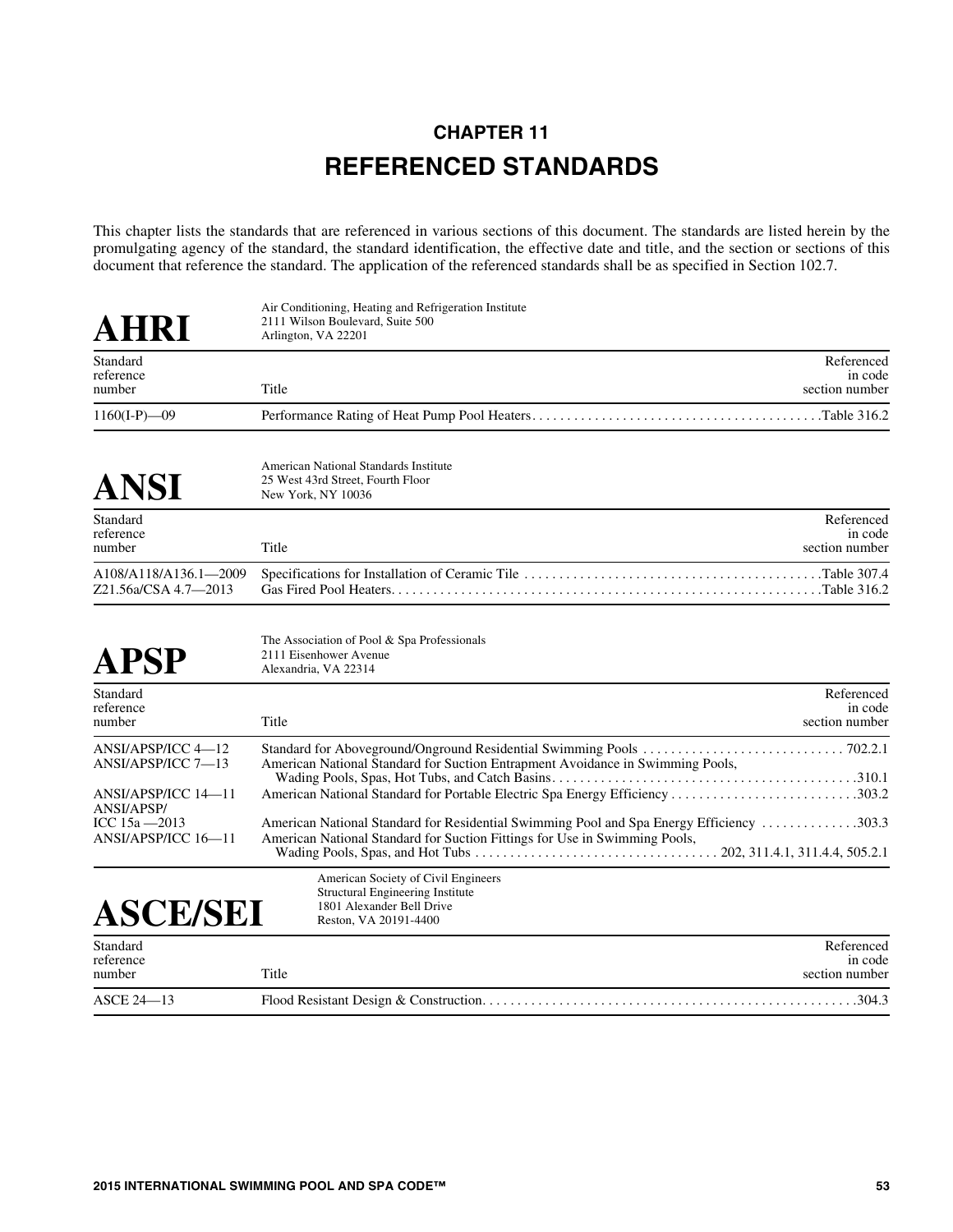| <b>ASME</b>                           | American Society of Mechanical Engineers<br>Three Park Avenue<br>New York, NY 10016-5990  |                                         |
|---------------------------------------|-------------------------------------------------------------------------------------------|-----------------------------------------|
| Standard<br>reference<br>number       | Title                                                                                     | Referenced<br>in code<br>section number |
| $A112.1.2 - 2004$<br>ASME B16.15-2011 | Air Gaps in Plumbing Systems (For Plumbing Fixtures and Water-Connected Receptors)  318.2 |                                         |

## **ASTM** ASTM International 100 Barr Harbor West Conshohocken, PA 19428-2959

| Standard             | Referenced                                                                                                                                                             |
|----------------------|------------------------------------------------------------------------------------------------------------------------------------------------------------------------|
| reference<br>number  | in code<br>Title<br>section number                                                                                                                                     |
|                      |                                                                                                                                                                        |
| A 182-13             | Standard Specification for Forged or Rolled Alloy and Stainless Steel Pipe Flanges,<br>Forged Fittings, and Valves and Parts for High-Temperature ServiceTable 311.4.1 |
| A 240-13a            | Standard Specification for Chromium and Chromium-Nickel Stainless Steel Plate,                                                                                         |
| A 312-13a            | Standard Specification for Seamless, Welded, and Heavily Cold                                                                                                          |
| $A$ 403 $-13$        | Standard Specification for Wrought Austenitic Stainless Steel Piping FittingsTable 311.4.1                                                                             |
| $B88 - 09$           |                                                                                                                                                                        |
| B 447-12a            |                                                                                                                                                                        |
| D $1527 - 99(2005)$  | Specifications for Acrylonitrile Butadiene Styrene (ABS) Plastic Pipe,                                                                                                 |
| $D$ 1593-09          |                                                                                                                                                                        |
| D 1785-12            | Specification for Poly Vinyl Chloride (PVC) Plastic Pipe, Schedules 40, 80 and 120 Table 311.4                                                                         |
| $D$ 2241-09          |                                                                                                                                                                        |
| $D$ 2464 $-$ 06      | Standard Specification for Threaded Poly(Vinyl Chloride) (PVC) Plastic Pipe Fittings,                                                                                  |
|                      |                                                                                                                                                                        |
| D $2466 - 06$        | Standard Specification for Poly(Vinyl Chloride) (PVC) Plastic Pipe Fittings,                                                                                           |
| D $2467 - 06$        | Standard Specification for Poly(Vinyl Chloride) (PVC) Plastic Pipe Fittings, Schedule 80Table 313.4.1                                                                  |
| D $2672 - 96a(2009)$ |                                                                                                                                                                        |
| D 2846/D2846M-09be1  | Standard Specification for Chlorinated Poly(Vinyl Chloride) (CPVC) Plastic Hot-                                                                                        |
| $F437 - 09$          | Standard Specification for Threaded Chlorinated Poly(Vinyl Chloride) (CPVC)                                                                                            |
| $F438 - 09$          | Standard Specification for Socket-Type Chlorinated Poly(Vinyl Chloride) (CPVC)                                                                                         |
| $F439 - 12$          | Standard Specification for Chlorinated Poly (Vinyl Chloride) (CPVC)                                                                                                    |
| $F1346 - 91(2010)$   | Standard Performance Specification for Safety Covers and Labeling                                                                                                      |
|                      | <b>Consumer Product Safety Commission</b>                                                                                                                              |
| <b>CPSC</b>          | 4330 East West Highway<br>Bethesda, MD 30814-4408                                                                                                                      |
| Standard             | Referenced                                                                                                                                                             |
| reference<br>number  | in code<br>Title<br>section number                                                                                                                                     |
| 16 CFR Part 1207-04  |                                                                                                                                                                        |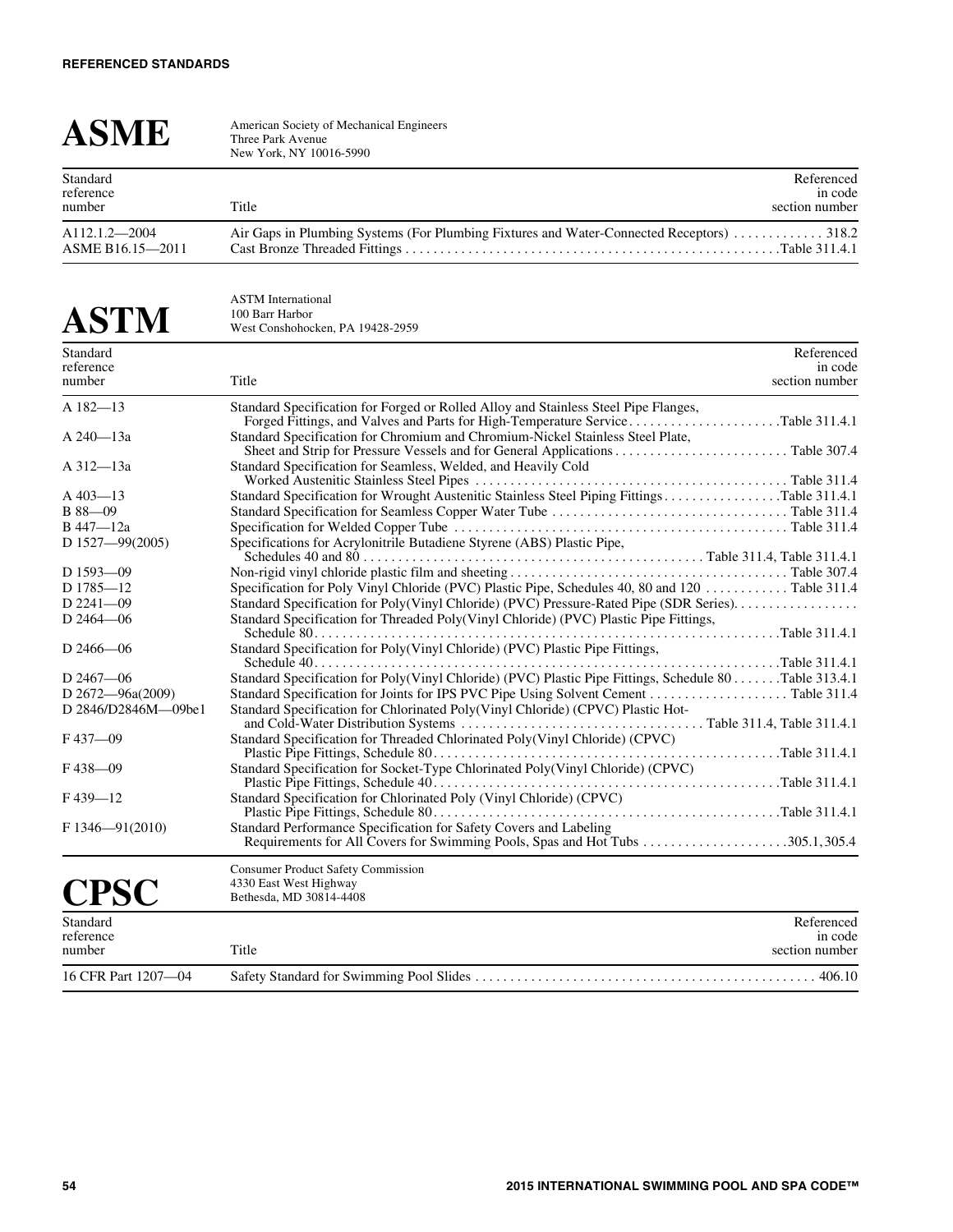317.2, 509.1, 1001.4, 1001.7

|                                                         | CSA Group<br>8501 East Pleasant Valley<br>Cleveland, OH 44131-5516                                                    |
|---------------------------------------------------------|-----------------------------------------------------------------------------------------------------------------------|
| Standard<br>reference<br>number                         | Referenced<br>in code<br>Title<br>section number                                                                      |
| $B137.2 - 13$                                           | Polyvinylchloride (PVC) Injection-Moulded Gasketed Fittings for Pressure Application Table 311.4,                     |
| $B137.3 - 13$                                           | Table 311.4.1<br>Rigid Polyvinylchloride (PVC) Pipe and Fitting and Pressure Applications  Table 311.4. Table 311.4.1 |
| $B137.6 - 13$                                           | Chlorinated Polyvinylchloride (CPVC) Pipe, Tubing, and Fitting for Hot- and                                           |
|                                                         |                                                                                                                       |
| $C22.2$ No. $108 - 01$<br>(R2010)<br>$C22.2$ No. 218.1- |                                                                                                                       |
| M89 (R2011)                                             |                                                                                                                       |

C22.2 No. 236—11 Cooling Equipment . . . . . . . . . . . . . . . . . . . . . . . . . . . . . . . . . . . . . . . . . . . . . . . . . . . . . . . . . . . . . . . .Table 316.2

## **IAPMO**

IAPMO 4755 E. Philadelphia Street Ontario, CA 91761-USA

| Standard<br>reference<br>number                                                       | Title                                                                                              | Referenced<br>in code<br>section number                                                                                                                                                          |
|---------------------------------------------------------------------------------------|----------------------------------------------------------------------------------------------------|--------------------------------------------------------------------------------------------------------------------------------------------------------------------------------------------------|
| IAPMO Z124.7-2012                                                                     |                                                                                                    |                                                                                                                                                                                                  |
| <b>ICC</b>                                                                            | International Code Council, Inc.<br>500 New Jersey Avenue, NW<br>6th Floor<br>Washington, DC 20001 |                                                                                                                                                                                                  |
| Standard<br>reference<br>number                                                       | Title                                                                                              | Referenced<br>in code<br>section number                                                                                                                                                          |
| $IBC-15$<br>$IECC - 15$<br>$IFC-15$<br>$IFGC-15$<br>$IMC-15$<br>$IPC$ —15<br>$IRC-15$ |                                                                                                    | International Plumbing Code® 201.3, 302.2, 302.5, 302.6, 306.8, 306.8.1, 318.2, 410.1<br>306.3, 306.8, 306.8.1, 307.2, 307.4, 307.8,<br>307.9, 316.4, 318.2, 321.2.1, 321.4, 703.1, 802.1, 802.2 |

Z21.56a/CSA 4.7—2013 Gas Fired Pool Heaters. . . . . . . . . . . . . . . . . . . . . . . . . . . . . . . . . . . . . . . . . . . . . . . . . . . . . . . . . . . . . .Table 316.2

| NEM                   | National Electrical Manufacturers Association<br>1300 North 17th Street<br>Suite 1752<br>Rosslyn, VA 2209 |                       |
|-----------------------|-----------------------------------------------------------------------------------------------------------|-----------------------|
| Standard<br>reference |                                                                                                           | Referenced<br>in code |
| number                | Title                                                                                                     | section number        |
| NEMA Z535-2006        |                                                                                                           | 409.3                 |